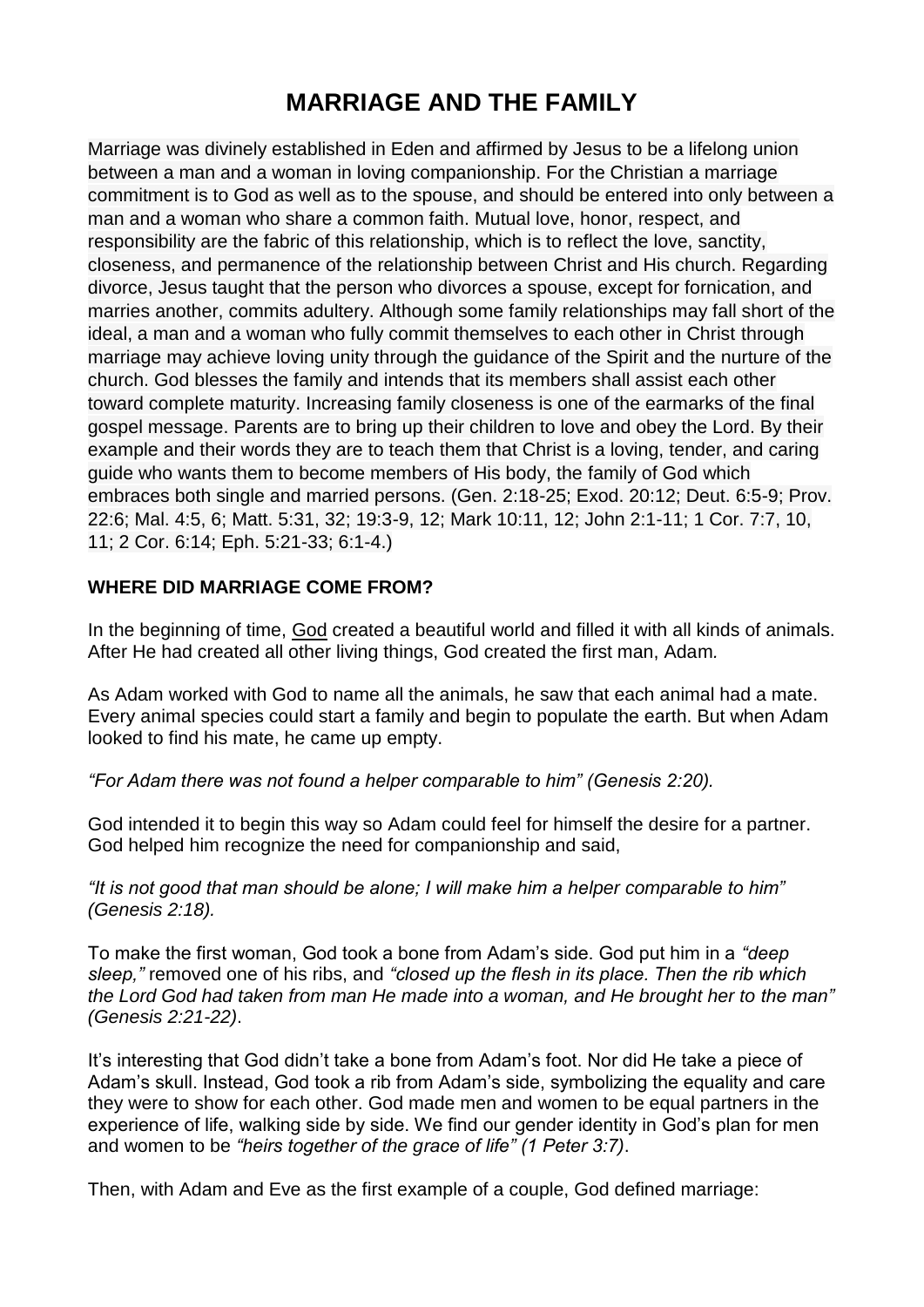*"A man shall leave his father and mother and be joined to his wife, and they shall become one flesh" (Genesis 2:24).*

God ordained the very first union. Even before there was any trace of sin or [sadness,](https://www.adventist.org/nature-of-humanity/) He blessed marriage. And He continued to do so throughout the entire Bible.

## **GOD'S PLAN FOR MARRIAGE**

God's plan for marriage is a union of a man and a woman in a committed, lifelong partnership.

*"What God has joined together, let not man separate*" (Mark 10:9).

When we share marriage vows, God sees those as binding for a lifetime.

This reserves the sacredness of intimacy for a lifelong commitment. He designed us to enjoy it within the protection of a marriage covenant.

*"Let marriage be held in honor among all, and let the marriage bed be undefiled" (Hebrews 13:4).*

He loves to see people in happy marriages, and He longs to guide each couple in their marriage as well.

God also uses a happy marriage as a symbol of how much He loves us:

*"As the bridegroom rejoices over the bride, so shall your God rejoice over you" (Isaiah 62:5).*

The Apostle Paul affirms this idea:

*"Husbands, love your wives, just as Christ also loved the church and gave Himself for her. … Let each one of you in particular so love his own wife as himself, and let the wife see that she respects her husband" (Ephesians 5:25, 33).*

This respectful relationship filled with love and understanding is God's ideal for marriage.

*"Beloved, let us love one another,"* writes the apostle John. *"Love is of God; and everyone who loves is born of God and knows God" (1 John 4:7).* To truly love another human being, we learn what love really is through Jesus Christ.

Difficulties along the way are inevitable. But that's why the Bible spends much time describing what unconditional love is like:

*"Love suffers long and is kind … Love does not behave rudely, does not seek its own, is not provoked, thinks no evil; does not rejoice in iniquity, but rejoices in the truth; bears all things, believes all things, hopes all things, endures all things. Love never fails" (1 Corinthians 13:4-8).*

This kind of unconditional love can smooth the way for a strong, long-lasting relationship and healthy marriage.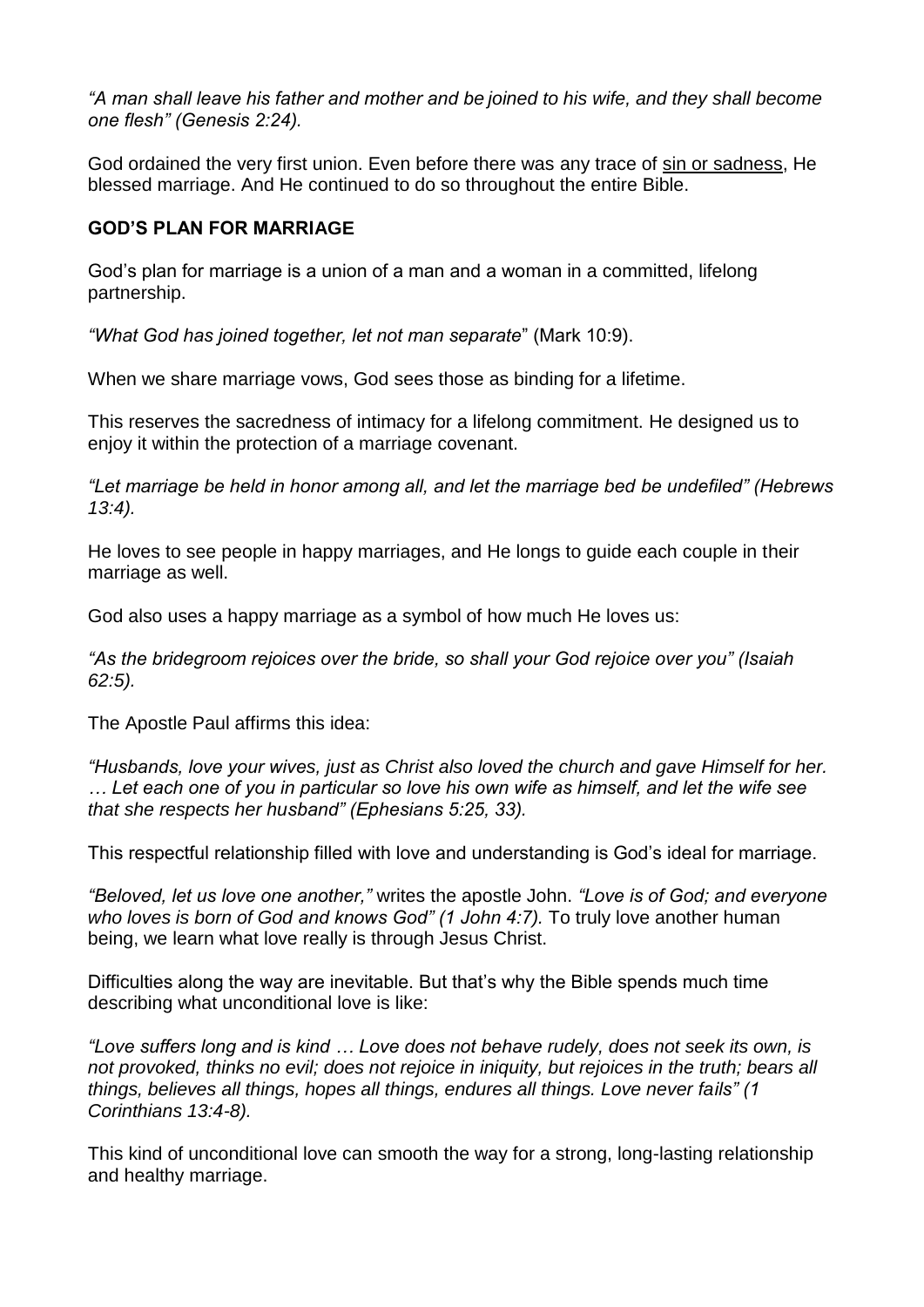Think of your relationship to God and to your spouse like a triangle. You and your spouse are each at a point of the triangle. God is at the top point of the triangle. The closer you get to God, the closer you will also be to one another.

#### **RELATIONSHIPS WITH UNBELIEVERS**

The Bible encourages Christians to marry those who share their love of Jesus [Christ.](https://www.adventist.org/son/) Beliefs set the foundation for so much of our life, it makes sense to share the journey with another who shares your beliefs.

In a marriage, it is vital for both parties to agree on issues close to their heart. Spouses should encourage each other in their relationship with Jesus. Just as the prophet Amos articulates, *"Can two walk together, unless they are agreed?" (Amos 3:3).*

Even before preparing for marriage, it's important to resolve this question. The Apostle Paul wrote:

*"Do not be unequally yoked together with unbelievers. For what fellowship has righteousness with lawlessness? And what communion has light with darkness?" (2 Corinthians 6:14).*

For a happy marriage, it is important to find someone who shares your religious values. For believers, it is vital that they marry someone who has chosen to put Jesus Christ first in their life.

When a couple doesn't share deeply held beliefs, marriage is significantly harder. As each person becomes more sure of their ideas, a rift can develop between them. And the last thing anyone wants is to set their marriage up for failure.

However, if you are already in a marriage with an unbeliever, what should you do? Scripture offers this to consider:

*"If any woman has an unbelieving husband and he is willing to live with her, she must not divorce her husband. For the unbelieving husband is made holy by the wife, and the unbelieving wife is made holy by her husband. … But if the unbelieving partner leaves, let him leave" (1 Corinthians 7:13-15).*

One thing to note in the above verses: Paul is not necessarily saying that the unbelieving gets a "ticket to heaven" just from being wed to a believer. He's also not saying that a spouse will surely become converted just from being married to a believer, or even from noticing how it affects them positively. There is never a guarantee on anything that involves the human free will.

While a believing spouse will surely be praying for their partner's spiritual wellbeing, the point being made here is that the duty to marriage remains sacred, and as long as the spouse remains faithful, the two should keep working together on a love-based relationship.

However, if the unbelieving spouse is not willing to work on the marriage and chooses to leave, the believing spouse is not held at fault for the breaking up of the marriage.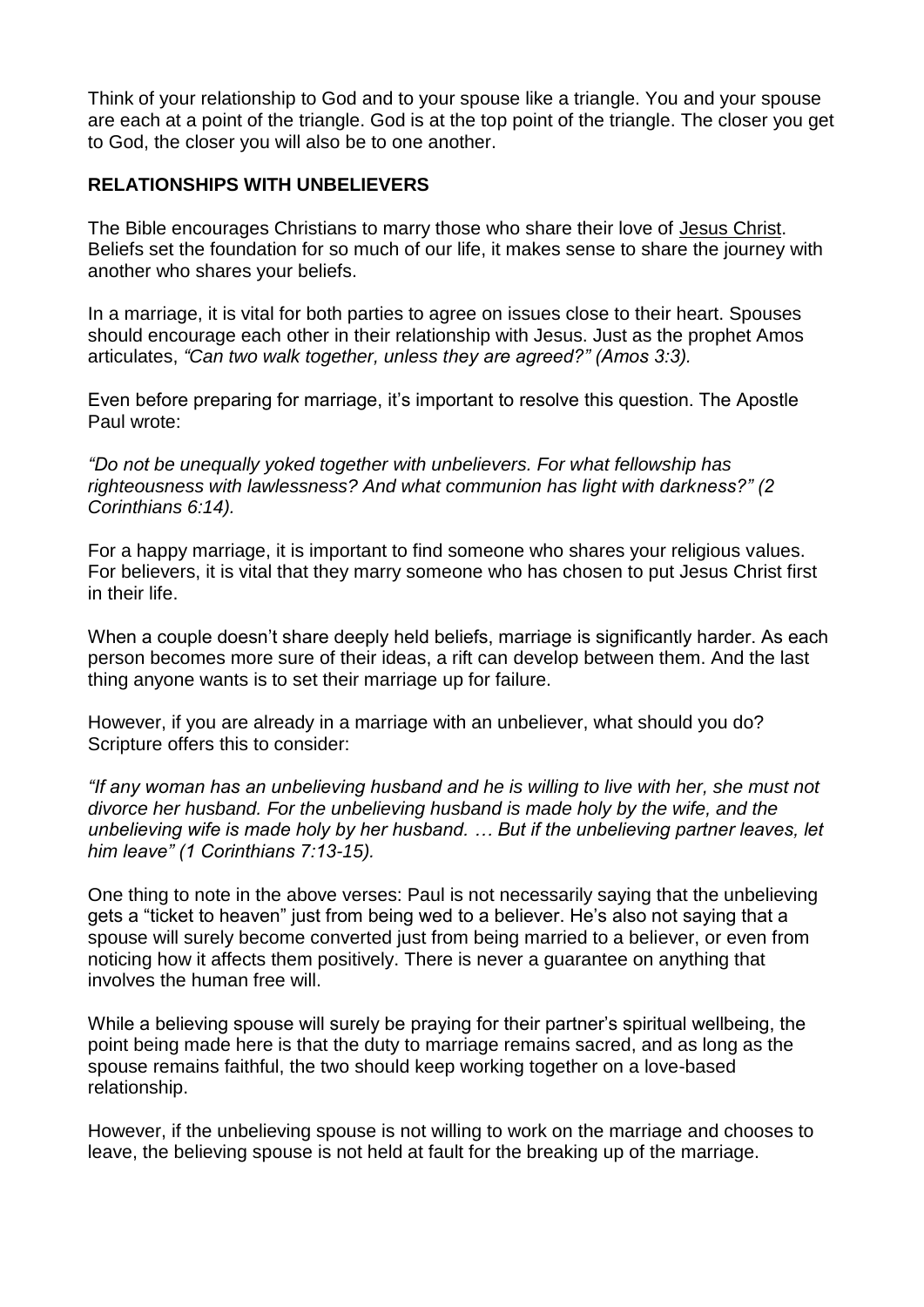If you're struggling, or unsure about what to do in your marriage with someone whose beliefs differ from yours, or if you're considering marriage to someone who believes differently, first take your situation to God in prayer. There are also options for counseling and [guidance.](https://family.adventist.org/people/couples/)

## **WHAT ABOUT DIVORCE?**

Divorce isn't something anyone wants, especially God. It was never in His plan for marriage. But in living in a sinful world, sometimes divorce is a reality even if we don't want it to be. Divorce is painful and hard. It severs a relationship that was intended to last for a lifetime.

The Bible does describe a reason for divorce: infidelity.

If a spouse chooses to have an affair, and betrays the most intimate of trusts, God understands why divorce becomes an option. And He allows it in that case.

*"Whoever divorces his wife, except for sexual immorality, and marries another, commits adultery" (Matthew 19:9).*

Yet even in this situation, God doesn't *demand* divorce. If a couple is willing to work through the pain of this type of betrayal, there may still be hope for the marriage. If both parties are open to making a new start, God delights to see healing.

When we do all we can to keep our families together, God rejoices. A Christian family therapist can provide family counseling to work through issues. A counselor can provide tools families can use to bring healing and hope.

#### BUT WHAT ABOUT SITUATIONS OF ABUSE?

While God hates divorce, He *never* sanctions abuse. His heart of love breaks when there is pain and abuse in the family.

To preserve mental and physical health, it is important that both partners give each other room to grow. To keep the stability of the family structure, both partners must commit to kindness and love. And if that's not happening and one partner is experiencing abuse, they have a right to seek protection and safety.

It makes God angry when people use their strength or position to hurt others. His hatred of divorce should NEVER serve as permission to stay in an abusive marriage.

We live in an imperfect world, where people can seem just fine on the outside but turn selfish and angry behind closed doors. You have a right to protect yourself and your children from an abusive spouse or relationship.

Christian family therapy, or a dedicated Christian counselor, may help to determine the best course of action. If leaving is the best option, make sure to find support and help right away so you and your family can be safe. There are several [resources](https://www.nadfamily.org/resources/counselors/) that can help you in such a case.

Regardless of the decisions of your past, God invites you to come to Him with open arms. He loves you and longs to restore you to wholeness. We serve a God of forgiveness and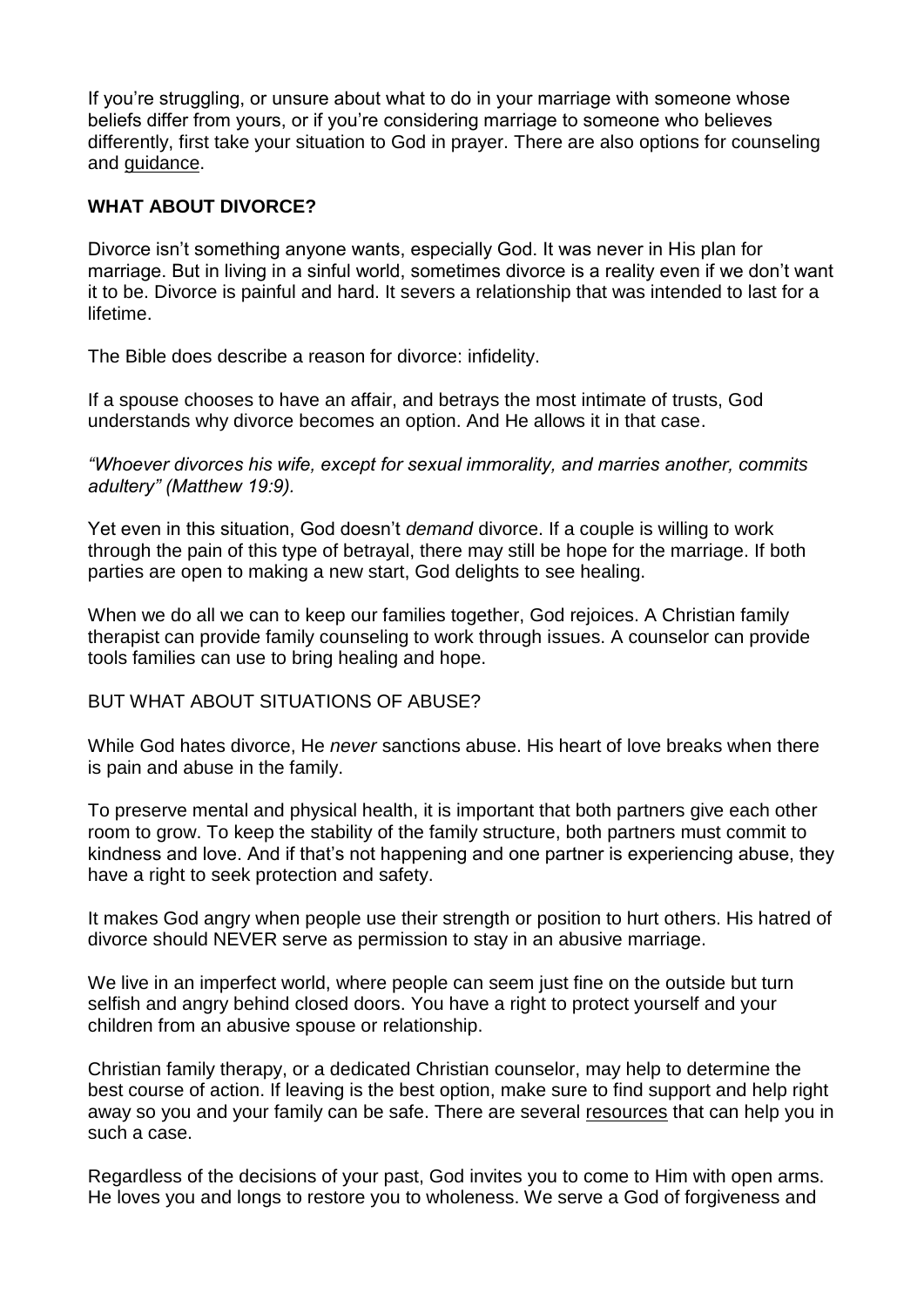compassion. He says, *"I have loved you with an everlasting love; therefore with lovingkindness I have drawn you" (Jeremiah 31:3).*

## **WHAT IF MY SITUATION ISN'T GOD'S IDEAL?**

God is the great restorer. He has promised*:*

*"Do not fear, for you will not be ashamed; neither be disgraced, for you will not be put to shame; for you will forget the shame of your youth, and will not remember the reproach of your widowhood anymore. For your Maker is your husband, the Lord of hosts is His name; and your Redeemer is the Holy One of Israel; He is called the God of the whole earth" (Isaiah 54:4, 5).*

Your relationship status does not affect your standing with God.

Even if you find yourself broken and alone, feeling unwanted, there is hope! God loves you more than any person on earth ever could. And He desires your happiness.

*"For I know the thoughts that I think toward you, says the Lord, thoughts of peace and not of evil, to give you a future and a hope" (Jeremiah 29:11).*

Are you struggling to occupy the role of both parents to your children? God has promised to be there for you*.* He offers to be *"a father of the fatherless, a defender of widows" (Psalms 68:5, NKJV).*

Are you reeling from abandonment and the betrayal of trust? God will never betray you.

*"For He Himself has said,'I will never leave you nor forsake you.' So we may boldly say: 'The Lord is my helper; I will not fear. What can man do to me?'" (Hebrews 13:4,5).*

Do you feel cut off from your family? God promises that He will be your family. He will help you to find a [community](https://www.adventist.org/the-church/) of faith to strengthen you and be a family for you*.*

"*God sets the solitary in families," (Psalm 68:6)*.

No matter your situation or your struggle, God is the ultimate Friend who will help you. As close as another person can be, God will come closer.

*"There is a friend who sticks closer than a brother" (Proverbs 18:24).*

#### **PARENTING WITH BIBLICAL GUIDANCE**

In many instances throughout the Bible, God expressed His deep love for children.

*"Take heed that you do not despise one of these little ones,*" Jesus said*. "For I say to you that in heaven their angels always see the face of My Father who is in heaven (Matthew 18:10).*

He also has strong words for anyone who refuses to recognize the priceless value of children, or the influence we can have on them.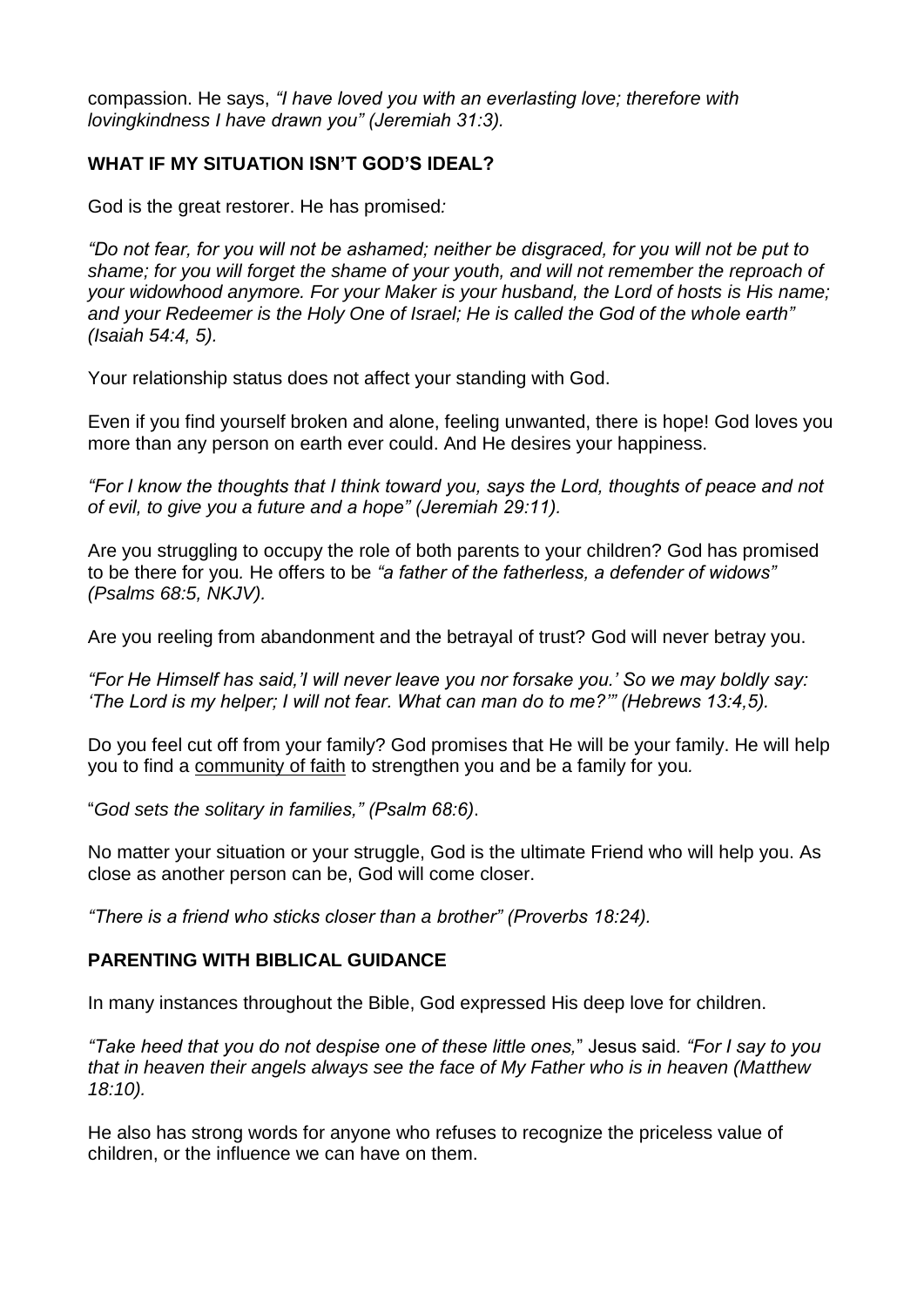*"…but whoever causes one of these little ones who believe in me to sin, it would be better*  for him to have a millstone fastened around his neck and to be drowned in the depth of the *sea" (Matthew 18:6).*

If you have the privilege of being involved in the life of a child, you have a special opportunity to share God's love and introduce them to Jesus.

*"Train up a child in the way he should go, and when he is old he will not depart from it (Proverbs 22:6).*

By gentle discipline, or "disciple-ing", of a child's heart you can help them to have a lifelong [relationship](https://www.adventist.org/who-are-seventh-day-adventists/salvation-in-jesus-alone/) with Jesus.

The early years of life are so important. Children will grow and flourish in an atmosphere of love and kindness.

Just as God loves us, so we are to love the children in our care.

The ways we interact with our children is what helps them shape their norms and worldviews. The Bible cautions parents to be aware of how they communicate with their children.

*"Fathers, do not provoke your children, lest they become discouraged" (Colossians 3:21).*

Depending on our words and actions, we can encourage children toward obedience, or stir up anger and resentment in their hearts. When we ask something of them, and then do something opposite ourselves, they see our double standard. God has given us a responsibility to train our children to know and love Him. However, we are not to use our power inappropriately.

We are a picture of God to our children. Their understanding of God's love will be greatly influenced by how we relate to them.

When we are patient and kind, they see that they have a heavenly Father whose love is infinite.

When we love them regardless of their attitudes or mistakes, they know they have a heavenly Father who is ready to forgive them and to help them grow.

When we carefully train them and give them reasonable boundaries to keep them safe, they see that their Heavenly Father gives rules because He wants their very best.

Our job is to provide a picture of God and His love to our children.

Yes, this does sound like a monumental task. But God has all the grace and strength to help you remain patient and gentle as you work with children.

We want to encourage children to become all that God has planned for them to be. By [our](https://www.adventist.org/christian-behavior/) [examples,](https://www.adventist.org/christian-behavior/) we want to show them the benefits of a relationship with Jesus Christ.